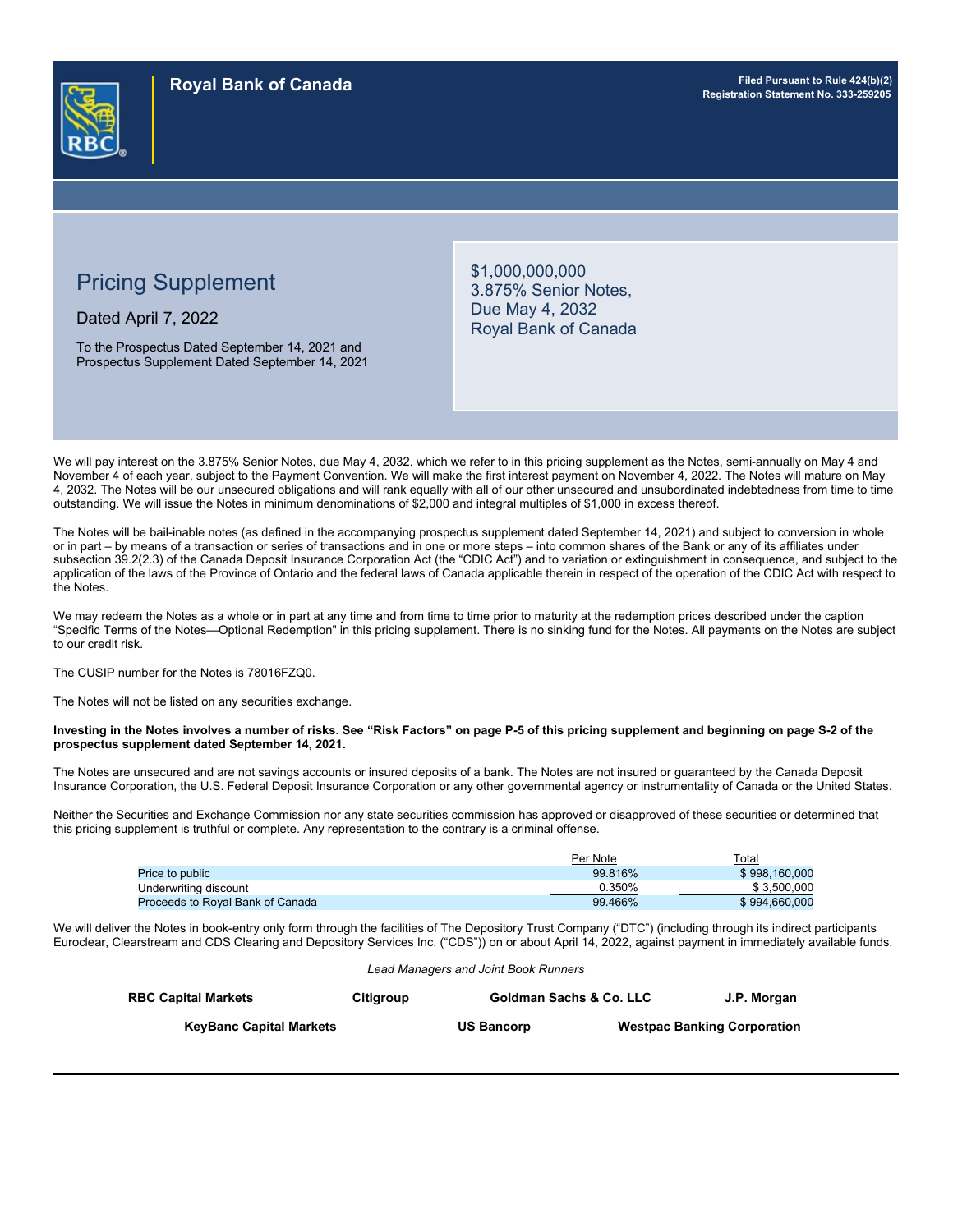# **TERMS OF THE NOTES**

We describe the basic features of the Notes in the sections of the prospectus dated September 14, 2021 called "Description of Debt Securities" and *prospectus supplement dated September 14, 2021 called "Description of the Notes We May Offer," subject to and as modified by the provisions described below.*

| Royal Bank of Canada (the "Bank")                                                                                                                                                                                                                                                                                                                                                                  |
|----------------------------------------------------------------------------------------------------------------------------------------------------------------------------------------------------------------------------------------------------------------------------------------------------------------------------------------------------------------------------------------------------|
| Senior Global Medium-Term Notes, Series I                                                                                                                                                                                                                                                                                                                                                          |
| 3.875% Senior Notes, due May 4, 2032                                                                                                                                                                                                                                                                                                                                                               |
| Senior                                                                                                                                                                                                                                                                                                                                                                                             |
| US \$1,000,000,000                                                                                                                                                                                                                                                                                                                                                                                 |
| U.S. Dollars                                                                                                                                                                                                                                                                                                                                                                                       |
| \$2,000 and integral multiples of \$1,000 in excess thereof                                                                                                                                                                                                                                                                                                                                        |
| April 7, 2022                                                                                                                                                                                                                                                                                                                                                                                      |
| April 14, 2022                                                                                                                                                                                                                                                                                                                                                                                     |
| May 4, 2032                                                                                                                                                                                                                                                                                                                                                                                        |
| 78016FZQ0 / US78016FZQ08 / 246980357                                                                                                                                                                                                                                                                                                                                                               |
| For each Interest Period (as defined below), the Notes will bear interest at the fixed rate of 3.875% per annum.                                                                                                                                                                                                                                                                                   |
| Semi-Annually, on each May 4 and November 4, beginning on November 4, 2022 and ending on the Maturity<br>Date, subject to the Payment Convention, as described below.                                                                                                                                                                                                                              |
| The Notes will bear interest from and including each Interest Payment Date (or in the case of the initial Interest<br>Period, the Issue Date) to but excluding the following Interest Payment Date (or, in the case of the final Interest<br>Period, the redemption date or the Maturity Date) (each such period, an "Interest Period"), subject to the Payment<br>Convention, as described below. |
| The fifteenth calendar day, whether or not a Business Day, immediately preceding the related Interest Payment<br>Date.                                                                                                                                                                                                                                                                             |
|                                                                                                                                                                                                                                                                                                                                                                                                    |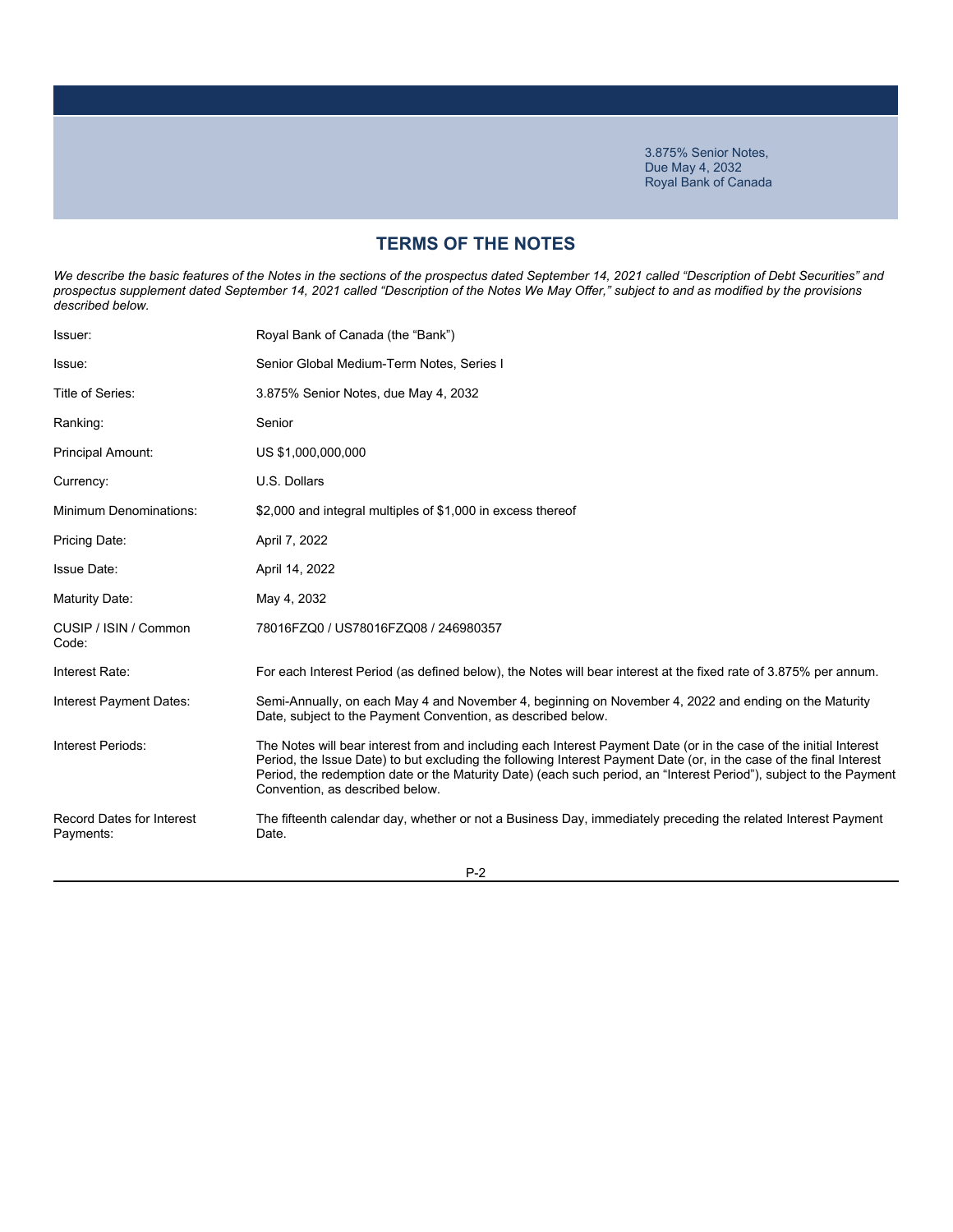| <b>Payment Convention:</b>                        | If any Interest Payment Date or the Maturity Date falls on a day that is not a Business Day, the required payment<br>of principal, premium, if any, and/or interest will be made on the next succeeding Business Day, and no additional<br>interest will accrue in respect of the payment made on that next succeeding Business Day.                                                                                                                                                                                                                                                                                                                                                                                                                                                                                                                                                                                                       |
|---------------------------------------------------|--------------------------------------------------------------------------------------------------------------------------------------------------------------------------------------------------------------------------------------------------------------------------------------------------------------------------------------------------------------------------------------------------------------------------------------------------------------------------------------------------------------------------------------------------------------------------------------------------------------------------------------------------------------------------------------------------------------------------------------------------------------------------------------------------------------------------------------------------------------------------------------------------------------------------------------------|
| <b>Business Day:</b>                              | A Monday, Tuesday, Wednesday, Thursday or Friday that is neither a legal holiday nor a day on which banking<br>institutions are authorized or required by law to close in New York City or Toronto.                                                                                                                                                                                                                                                                                                                                                                                                                                                                                                                                                                                                                                                                                                                                        |
| Day Count Fraction:                               | Interest will be computed and paid on a 30/360 basis (based upon a 360-day year of twelve 30-day months).                                                                                                                                                                                                                                                                                                                                                                                                                                                                                                                                                                                                                                                                                                                                                                                                                                  |
| Redemption at our Option:                         | The Bank may redeem the Notes, at its option, as a whole or in part at any time and from time to time, prior to<br>maturity, after giving not less than 30 nor more than 60 calendar days' notice to the holders of the Notes at a<br>redemption price equal to the greater of (i) 100% of the principal amount of the Notes to be redeemed; and (ii) the<br>sum of the present values of the remaining scheduled payments of principal and interest thereon (exclusive of<br>interest accrued to but excluding the redemption date) discounted to the redemption date on a semi-annual basis<br>(assuming a 360-day year consisting of twelve 30-day months) (the "Make-Whole Amount"), with respect to such<br>Notes at a rate equal to the sum of the Treasury Rate plus 20 basis points, plus in each case accrued interest<br>thereon to, but excluding, the redemption date. See "Specific Terms of the Notes--Optional Redemption". |
| <b>Canadian Bail-in Powers</b><br>Acknowledgment: | The Notes are bail-inable notes. See "Specific Terms of the Notes—Agreement with Respect to the Exercise of<br>Canadian Bail-in Powers".                                                                                                                                                                                                                                                                                                                                                                                                                                                                                                                                                                                                                                                                                                                                                                                                   |
| Repayment at Option of<br>Holder:                 | Not applicable.                                                                                                                                                                                                                                                                                                                                                                                                                                                                                                                                                                                                                                                                                                                                                                                                                                                                                                                            |
| Lead Managers and Joint<br><b>Book Runners:</b>   | RBC Capital Markets, LLC, Citigroup Global Markets Inc., Goldman Sachs & Co. LLC, J.P. Morgan Securities<br>LLC, KeyBanc Capital Markets Inc., U.S. Bancorp Investments, Inc. and Westpac Banking Corporation                                                                                                                                                                                                                                                                                                                                                                                                                                                                                                                                                                                                                                                                                                                              |
| Public Offering Price:                            | 99.816%                                                                                                                                                                                                                                                                                                                                                                                                                                                                                                                                                                                                                                                                                                                                                                                                                                                                                                                                    |
| <b>Underwriting Discount:</b>                     | 0.350%                                                                                                                                                                                                                                                                                                                                                                                                                                                                                                                                                                                                                                                                                                                                                                                                                                                                                                                                     |
| Clearance and Settlement:                         | DTC (including through its indirect participants Euroclear, Clearstream and CDS, as described under "Ownership<br>and Book-Entry Issuance" in the prospectus dated September 14, 2021).                                                                                                                                                                                                                                                                                                                                                                                                                                                                                                                                                                                                                                                                                                                                                    |
| Listing:                                          | The Notes will not be listed on any securities exchange or quotation system.                                                                                                                                                                                                                                                                                                                                                                                                                                                                                                                                                                                                                                                                                                                                                                                                                                                               |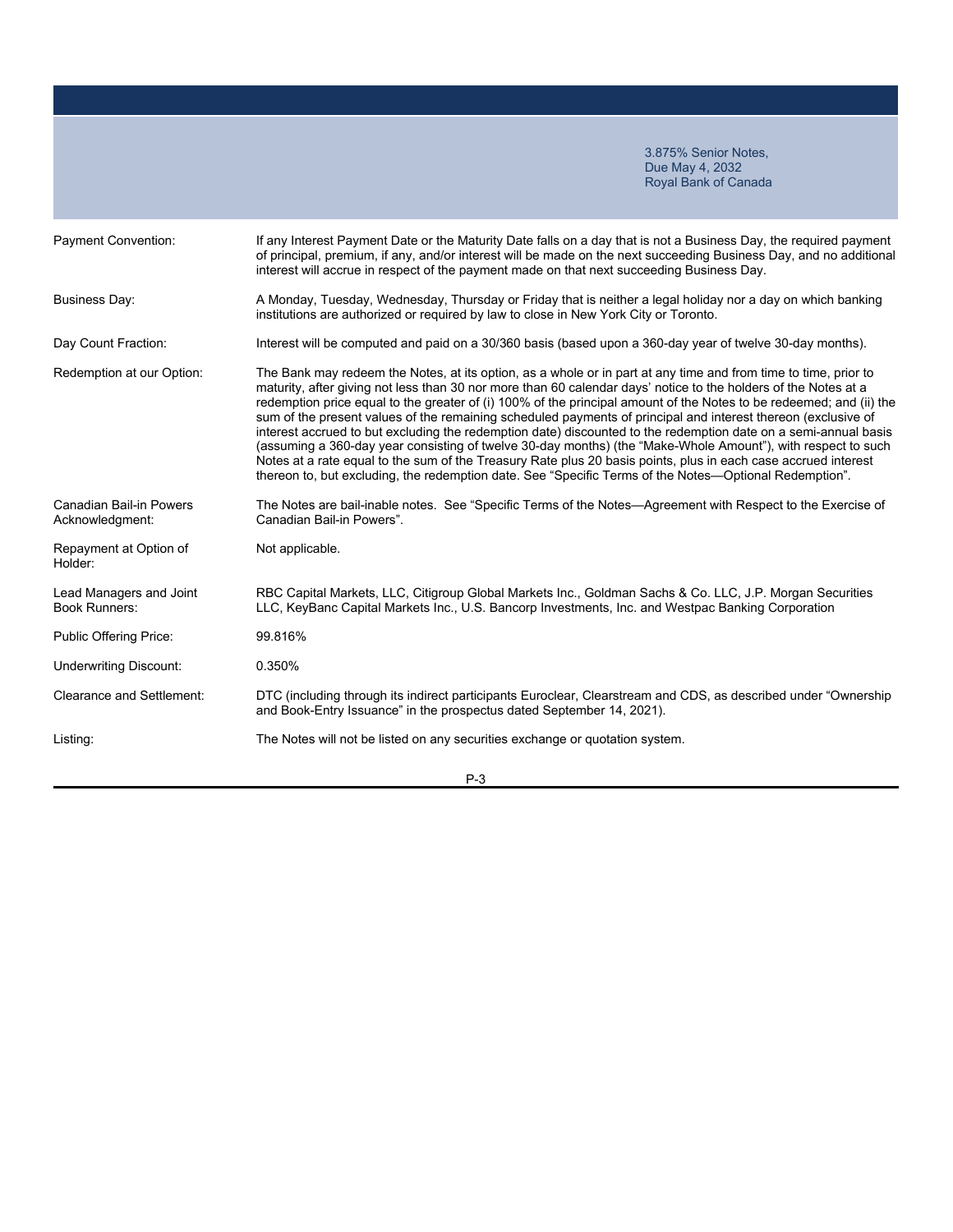Terms Incorporated in the Master Note:

All of the terms appearing above on pages P-2 and P-3 under the caption "Terms of the Notes" of this pricing supplement and the terms appearing under the caption "Specific Terms of the Notes" below.

The Notes are part of a series of senior debt securities of the Bank entitled "Senior Global Medium-Term Notes, Series I." The Notes will have the CUSIP No. 78016FZQ0, the ISIN No. US78016FZQ08 and the Common Code No. 246980357.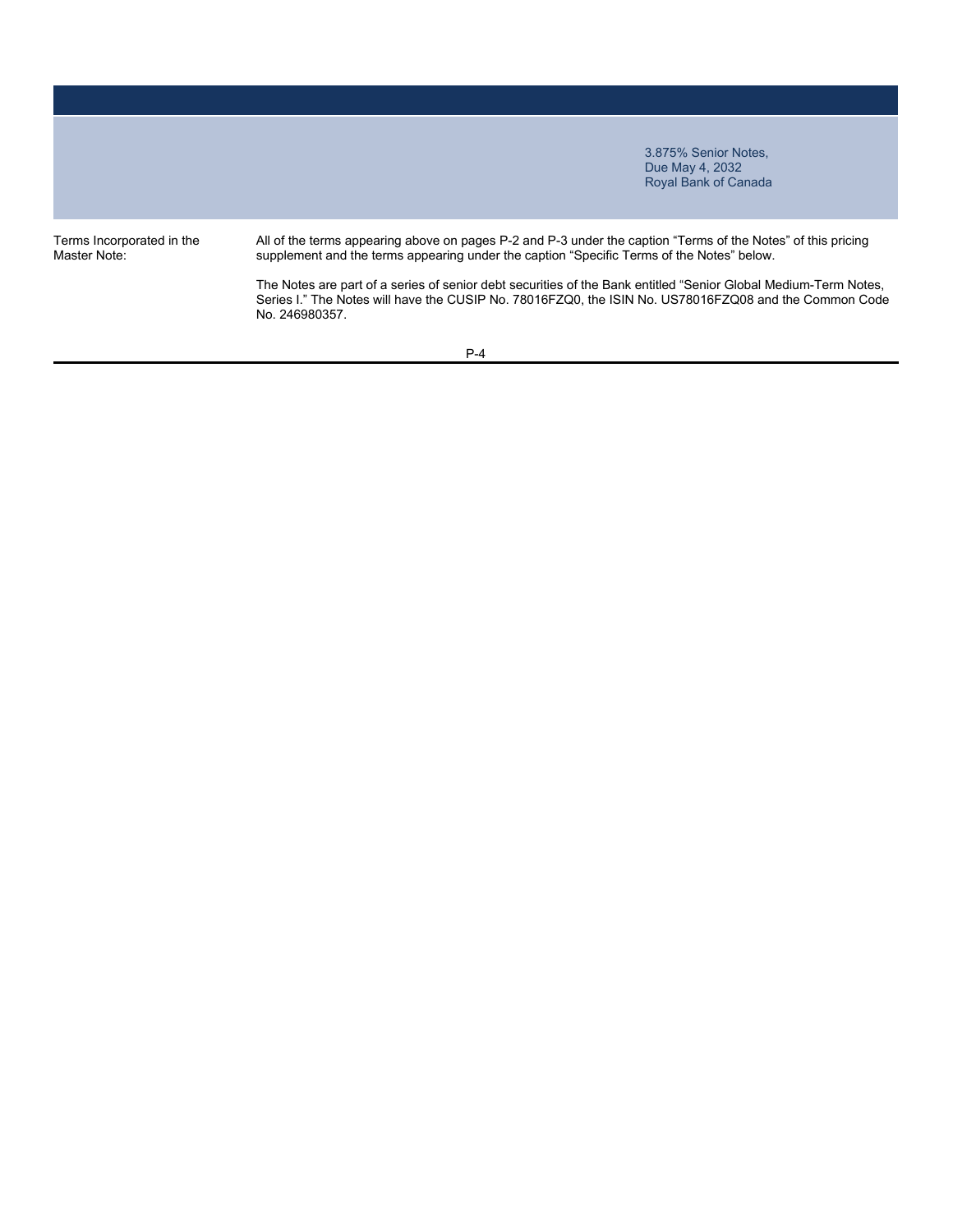# **RISK FACTORS**

*An investment in the Notes is subject to the risks described below, as well as the risks described under "Risk Factors" in the accompanying prospectus, dated September 14, 2021, and the accompanying prospectus supplement, dated September 14, 2021. The Notes are not secured debt.*  You should carefully consider whether the Notes are suited to your particular circumstances. This pricing supplement should be read together with the *accompanying prospectus, dated September 14, 2021, and the accompanying prospectus supplement, dated September 14, 2021. The information in the accompanying prospectus and the accompanying prospectus supplement is supplemented by, and to the extent inconsistent therewith replaced*  and superseded by, the information in this pricing supplement. This section describes certain significant risks relating to an investment in the *Notes. We urge you to read the following information about these risks, together with the other information in this pricing supplement and the accompanying prospectus and accompanying prospectus supplement, before investing in the Notes.*

### **Investors Are Subject to Our Credit Risk, and Market Perceptions About Our Creditworthiness May Adversely Affect the Market Value of the Notes**.

Investors are dependent on our ability to pay all amounts due on the Notes on the interest payment dates and at maturity, and, therefore, investors are subject to our credit risk and to changes in the market's view of our creditworthiness. Any decrease in the market's view on or confidence in our creditworthiness is likely to adversely affect the market value of the Notes.

### **The Market Value of the Notes May Be Influenced by Unpredictable Factors.**

The market value of your Notes may fluctuate between the date you purchase them and the Maturity Date. Several factors, many of which are beyond our control, will influence the market value of the Notes. Factors that may influence the market value of the Notes include:

- supply and demand for the Notes, including inventory positions with the underwriters or any other market-maker;
- interest rates in the market and expectations about future interest rates;
- the creditworthiness of the Bank;
- the time remaining to the maturity of the Notes; and
- economic, financial, political, regulatory or judicial events that affect financial markets generally.

### **The Notes Will Not Be Listed on Any Securities Exchange or Quotation System and Secondary Trading May Be Limited.**

The Notes will not be listed on any securities exchange or quotation system. Therefore, there may be little or no secondary market for the Notes. The underwriters may, but are not obligated to, make a market in the Notes. Even if there is a secondary market, it may not provide enough liquidity to allow you to trade or sell the Notes easily. Because we do not expect that other broker-dealers will participate significantly in the secondary market for the Notes, the price at which you may be able to trade your Notes is likely to depend on the price, if any, at which the underwriters are willing to transact. If at any time the underwriters were not to make a market in the Notes, it is likely that there would be no secondary market for the Notes. Accordingly, you should be willing to hold your Notes to maturity.

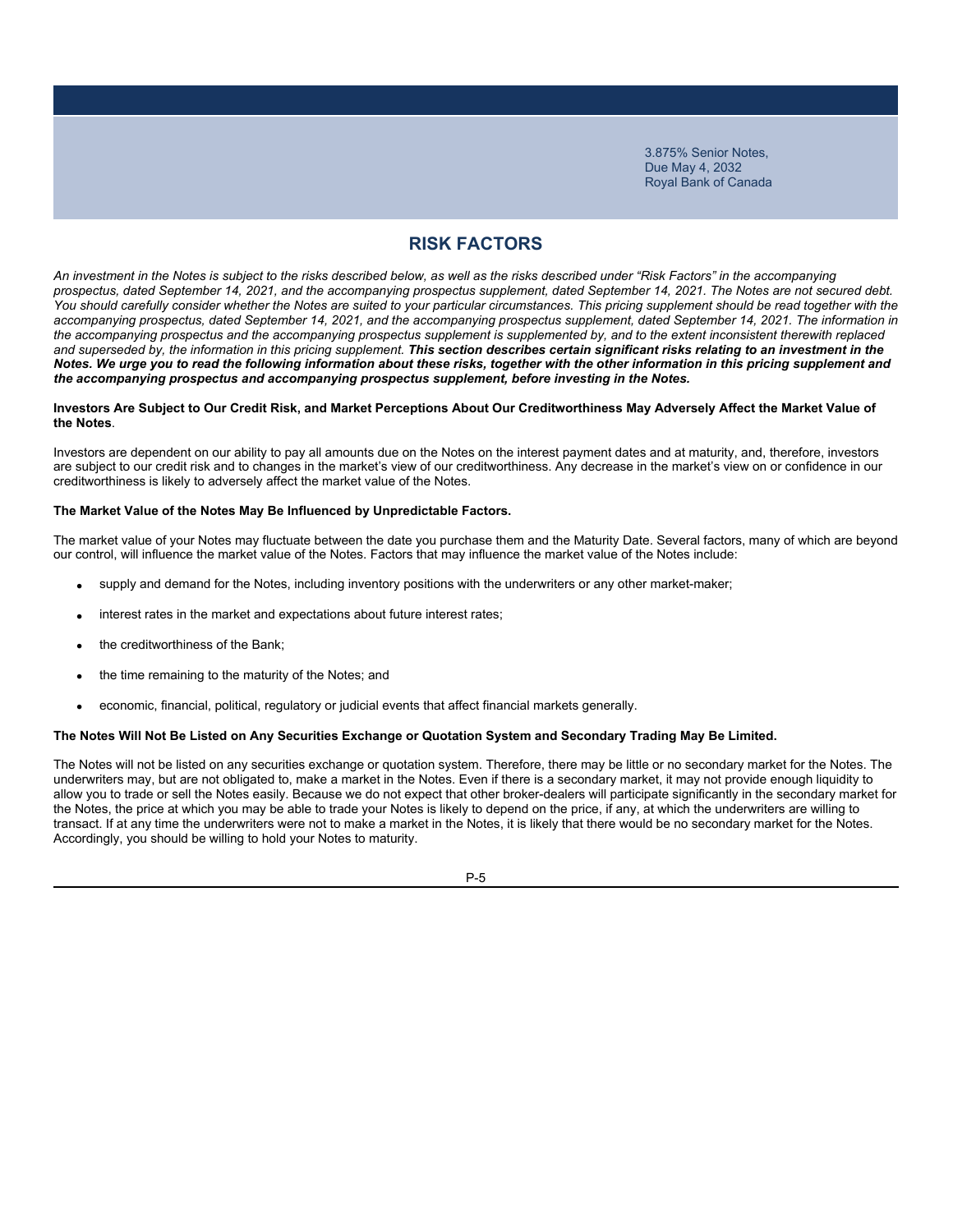### **SPECIFIC TERMS OF THE NOTES**

*Please note that in this section entitled "Specific Terms of the Notes," references to "holders" mean those who own Notes registered in their own names, on the books that we or the trustee maintain for this purpose, and not those who own beneficial interests in Notes registered in street name or*  in Notes issued in book-entry form through DTC or another depositary. Owners of beneficial interests in the Notes should read the section entitled *"Description of the Notes We May Offer—Legal Ownership" in the accompanying prospectus supplement, dated September 14, 2021, and "Ownership and Book-Entry Issuance" in the accompanying prospectus, dated September 14, 2021.*

*The Notes are part of a series of senior debt securities entitled "Senior Global Medium-Term Notes, Series I," that we may issue under our senior*  indenture, dated as of October 23, 2003, between the Bank and The Bank of New York Mellon, as successor to the corporate trust business of JPMorgan Chase Bank, N.A., as trustee, as supplemented by a first supplemental indenture, dated as of July 21, 2006, by a second supplemental indenture, dated as of February 28, 2007, and by a third supplemental indenture, dated as of September 7, 2018 and as further amended, from time *to time (the "indenture"). The Notes are described in the accompanying prospectus supplement. This pricing supplement summarizes financial and other terms that apply to the Notes. We describe terms that apply generally to all Series I Medium-Term Notes in "Description of the Notes We May Offer" in the accompanying prospectus supplement. The terms described in this pricing supplement, and should be read in conjunction with, those described in the accompanying prospectus and accompanying prospectus supplement and, if the terms described here are inconsistent with those described there, the terms described here are controlling.*

*Please note that the information about the price to the public and the net proceeds to the Bank on the front cover of this pricing supplement relates only to the initial sale of the Notes. If you have purchased the Notes in a market-making transaction after the initial sale, information about the price and date of sale to you will be provided in a separate confirmation of sale.*

In addition to the terms described on the front and inside cover of this pricing supplement, the following specific terms will apply to the Notes:

#### **Defeasance**

There shall be no defeasance, full or covenant, applicable to the Notes.

### **Payment at Maturity**

At maturity you will receive an amount equal to the principal of your Notes plus any accrued and unpaid interest.

### **Manner of Payment and Delivery**

Any payment on the Notes at maturity will be made to accounts designated by you and approved by us, or at the office of the trustee in New York City, but only when the Notes are surrendered to the trustee at that office. We also may make any payment in accordance with the applicable procedures of the depositary.

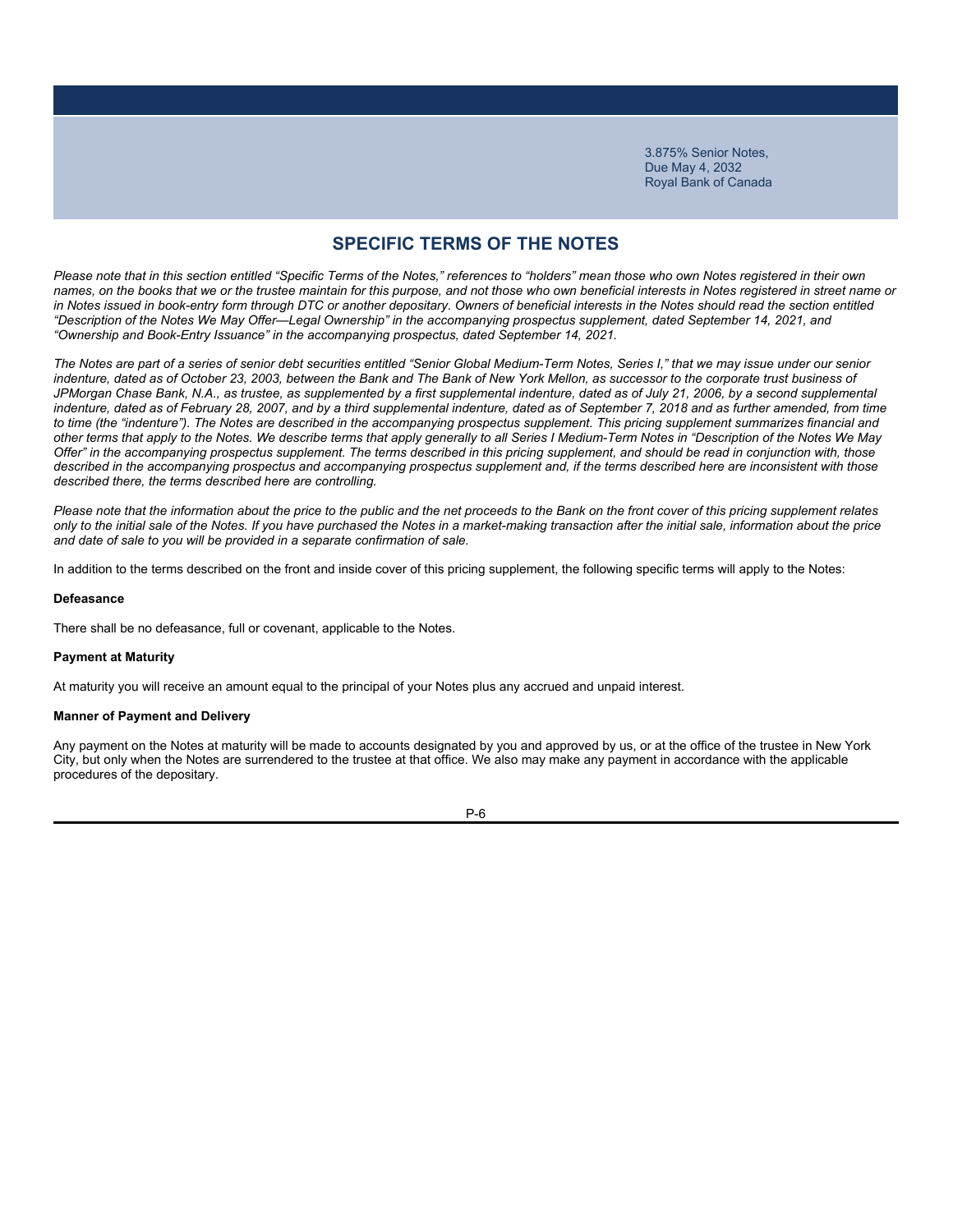#### **Agreement with Respect to the Exercise of Canadian Bail-in Powers**

By its acquisition of an interest in any Note, each holder or beneficial owner of that Note is deemed to (i) agree to be bound, in respect of that Note, by the CDIC Act, including the conversion of that Note, in whole or in part – by means of a transaction or series of transactions and in one or more steps – into common shares of the Bank or any of its affiliates under subsection 39.2(2.3) of the CDIC Act and the variation or extinguishment of that Note in consequence, and by the application of the laws of the Province of Ontario and the federal laws of Canada applicable therein in respect of the operation of the CDIC Act with respect to that Note; (ii) attorn and submit to the jurisdiction of the courts in the Province of Ontario with respect to the CDIC Act and those laws; (iii) have represented and warranted to the Bank that the Bank has not directly or indirectly provided financing to the holder for the express purpose of investing in the Note; and (iv) acknowledge and agree that the terms referred to in paragraphs (i) and (ii), above, are binding on that holder or beneficial owner despite any provisions in the indenture or that Note, any other law that governs that Note and any other agreement, arrangement or understanding between that holder or beneficial owner and the Bank with respect to that Note.

Holders and beneficial owners of any Note will have no further rights in respect of that Note to the extent that Note is converted in a bail-in conversion, other than those provided under the bail-in regime, and by its acquisition of an interest in any Note, each holder or beneficial owner of that Note is deemed to irrevocably consent to the converted portion of the principal amount of that Note and any accrued and unpaid interest thereon being deemed paid in full by the Bank by the issuance of common shares of the Bank (or, if applicable, any of its affiliates) upon the occurrence of a bail-in conversion, which bail-in conversion will occur without any further action on the part of that holder or beneficial owner or the trustee; provided that, for the avoidance of doubt, this consent will not limit or otherwise affect any rights that holders or beneficial owners may have under the bail-in regime.

See "Description of Notes We May Offer―Special Provisions Related to Bail-inable Notes" in the accompanying prospectus supplement dated September 14, 2021 for a description of provisions applicable to the Notes as a result of Canadian bail-in powers.

#### **Optional Redemption**

The Notes may be redeemed at any time prior to maturity, as a whole or in part, at our option, at any time and from time to time after giving not less than 30 nor more than 60 calendar days' notice provided (or otherwise transmitted in accordance with DTC procedures) to each holder of the Notes to be redeemed. The redemption price will be calculated by us and will be equal to the greater of (i) 100% of the principal amount of the Notes to be redeemed and (ii) the Make-Whole Amount, at a rate equal to the sum of the Treasury Rate (as defined below) plus 20 basis points, plus in either case, accrued but unpaid interest thereon to, but excluding, the redemption date.

"*Comparable Treasury Issue*" means the United States Treasury security or securities selected by the Investment Bank (as defined below) as having an actual or interpolated maturity comparable to the remaining term of the Notes to be redeemed that would be utilized, at the time of selection and in accordance with customary financial practice, in pricing new issues of corporate debt securities of a comparable maturity to the remaining term of such Notes.

"*Comparable Treasury Price*" means, with respect to any redemption date for the Notes, (1) the average of the Reference Treasury Dealer Quotations (as defined below) for such redemption date after excluding the highest and lowest of such Reference Treasury Dealer Quotations, or (2) if the Investment Bank obtains fewer than four such Reference Treasury Dealer Quotations, the average of all such quotations.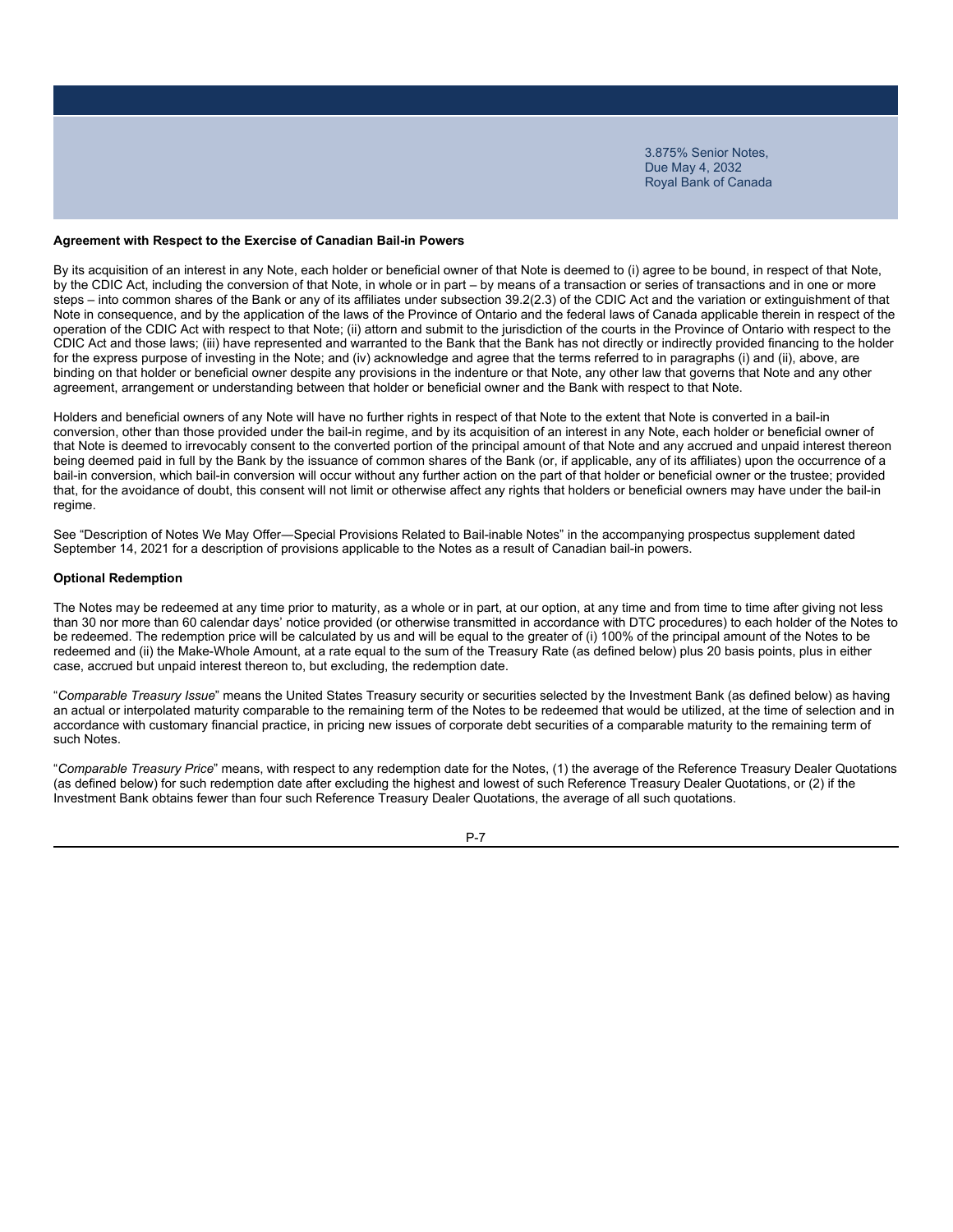"*Investment Bank*" means RBC Capital Markets, LLC or its successors, or, if such firm is not willing and able to select the applicable Comparable Treasury Issue, an investment banking institution of national standing appointed by us.

"*Reference Treasury Dealer*" means the Investment Bank and two other investment banking institutions of national standing or their affiliates which are primary U.S. government securities dealers and their respective successors, as selected by us, provided, however, that if any of them shall cease to be a primary U.S. government securities dealer, we will substitute therefor another primary U.S. government securities dealer.

"*Reference Treasury Dealer Quotations*" means, with respect to each Reference Treasury Dealer and any redemption date for the Notes, the average, as determined by the Investment Bank, of the bid and asked prices for the Comparable Treasury Issue (expressed in each case as a percentage of its principal amount) quoted in writing to the Investment Bank by such Reference Treasury Dealer at 3:30 p.m., New York City time, on the third business day preceding such redemption date.

"*Treasury Rate*" means, with respect to any redemption date for the Notes, the rate per annum equal to the semi-annual equivalent yield to maturity or interpolation (on a day count basis) of the interpolated Comparable Treasury Issue, assuming a price for the Comparable Treasury Issue (expressed as a percentage of its principal amount) equal to the Comparable Treasury Price for such redemption date, as determined by us or the Investment Bank.

On and after the redemption date, interest will cease to accrue on the Notes or any portion of the Notes called for redemption, unless we default in the payment of the redemption price and accrued interest. On or before the redemption date, we will deposit with our paying agent or the trustee money sufficient to pay the redemption price of and accrued interest on the Notes to be redeemed on that date.

Any redemption or notice may, at our discretion, be subject to one or more conditions precedent and, at our discretion, the redemption date may be delayed until such time as any or all such conditions precedent included at our discretion shall be satisfied (or waived by us) or the redemption date may not occur and such notice may be rescinded if all such conditions precedent included at our discretion shall not have been satisfied (or waived by us).

In the case of any partial redemption, selection of the Notes to be redeemed will be made in accordance with applicable procedures of DTC.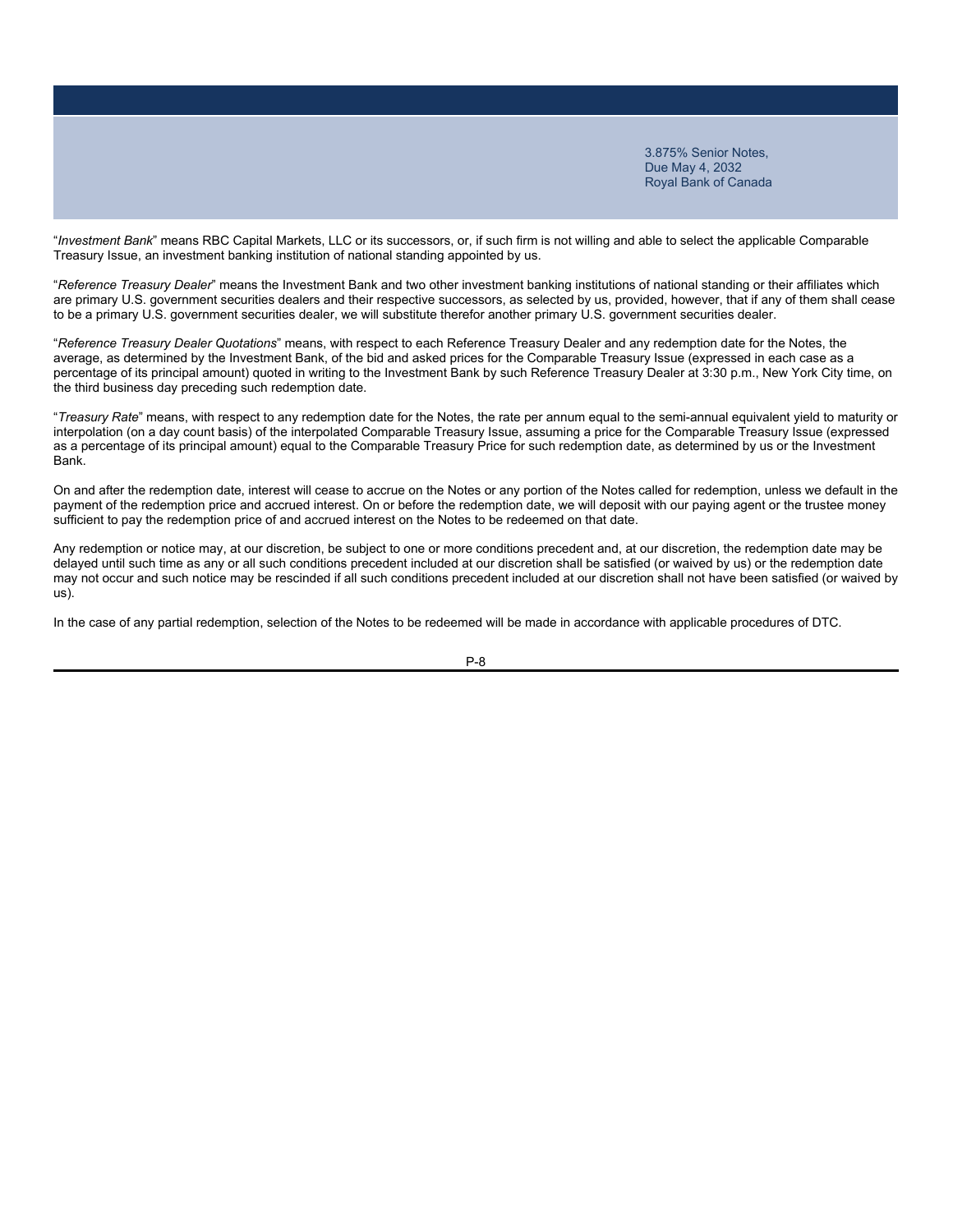### **ADDITIONAL AMOUNTS**

We will pay any amounts to be paid by us on the Notes without deduction or withholding for, or on account of, any and all present or future income, stamp and other taxes, levies, imposts, duties, charges, fees, deductions or withholdings ("taxes") now or hereafter imposed, levied, collected, withheld or assessed by or on behalf of Canada or any Canadian political subdivision or authority that has the power to tax, unless the deduction or withholding is required by law or by the interpretation or administration thereof by the relevant governmental authority. At any time a Canadian taxing jurisdiction requires us to deduct or withhold for or on account of taxes from any payment made under or in respect of the Notes, we will pay such additional amounts ("Additional Amounts") as may be necessary so that the net amounts received by each holder (including Additional Amounts), after such deduction or withholding, shall not be less than the amount the holder would have received had no such deduction or withholding been required.

However, no Additional Amounts will be payable with respect to a payment made to a holder of a Note, or of a right to receive payment in respect thereto (a "Payment Recipient"), which we refer to as an "Excluded Holder," in respect of any taxes imposed because the beneficial owner or Payment Recipient:

- (i) is someone with whom we do not deal at arm's length (within the meaning of the Income Tax Act (Canada)) at the time of making such payment;
- (ii) is subject to such taxes by reason of its being connected presently or formerly with Canada or any province or territory thereof other than by reason of the holder's activity in connection with purchasing such Note, the holding of such Note or the receipt of payments thereunder;
- (iii) is, or does not deal at arm's length with a person who is, a "specified shareholder" (as defined in subsection 18(5) of the Income Tax Act (Canada)) of the Bank;
- (iv) presents such Note for payment (where presentation is required) more than 30 days after the relevant date (except to the extent that the holder thereof would have been entitled to such Additional Amounts on presenting a Note for payment on the last day of such 30 day period); for this purpose, the "relevant date" in relation to any payments on any Note means:
	- (a) the due date for payment thereof, or
	- (b) if the full amount of the monies payable on such date has not been received by the trustee on or prior to such due date, the date on which the full amount of such monies has been received and notice to that effect is given to holders of the Notes in accordance with the indenture;
- (v) could lawfully avoid (but has not so avoided) such withholding or deduction by complying, or requiring that any agent comply with, any statutory requirements necessary to establish qualification for an exemption from withholding or by making, or requiring that any agent make, a declaration of non-residence or other similar claim for exemption to any relevant tax authority; or
- (vi) is subject to deduction or withholding on account of any tax, assessment, or other governmental charge that is imposed or withheld by reason of the application of Sections 1471 through 1474 of the United States Internal Revenue Code of 1986 (or any successor provisions) (the "Internal Revenue Code"), any regulation, pronouncement, or agreement thereunder, official interpretations thereof, or any law implementing an intergovernmental approach thereto, whether currently in effect or as published and amended from time to time.

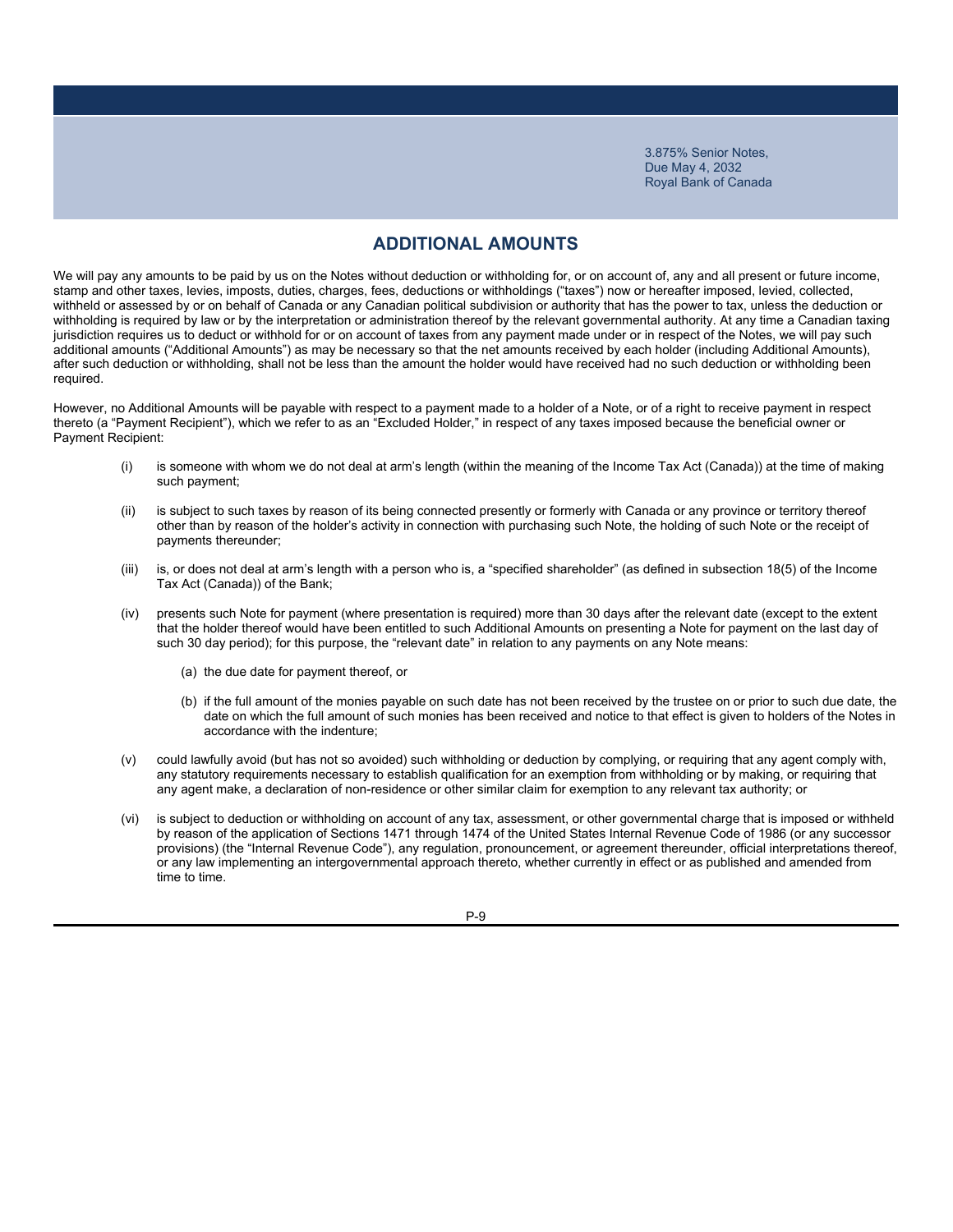For the avoidance of doubt, we will not have any obligation to pay any holders Additional Amounts on any tax which is payable otherwise than by deduction or withholding from payments made under or in respect of the Notes.

We will also make such withholding or deduction and remit the full amount deducted or withheld to the relevant authority in accordance with applicable law. We will furnish to the trustee, within 30 days after the date the payment of any taxes is due pursuant to applicable law, certified copies of tax receipts evidencing that such payment has been made or other evidence of such payment satisfactory to the trustee. We will indemnify and hold harmless each holder of Notes (other than an Excluded Holder) and upon written request reimburse each such holder for the amount of (x) any taxes so levied or imposed and paid by such holder as a result of payments made under or with respect to the Notes, and (y) any taxes levied or imposed and paid by such holder with respect to any reimbursement under (x) above, but excluding any such taxes on such holder's net income or capital.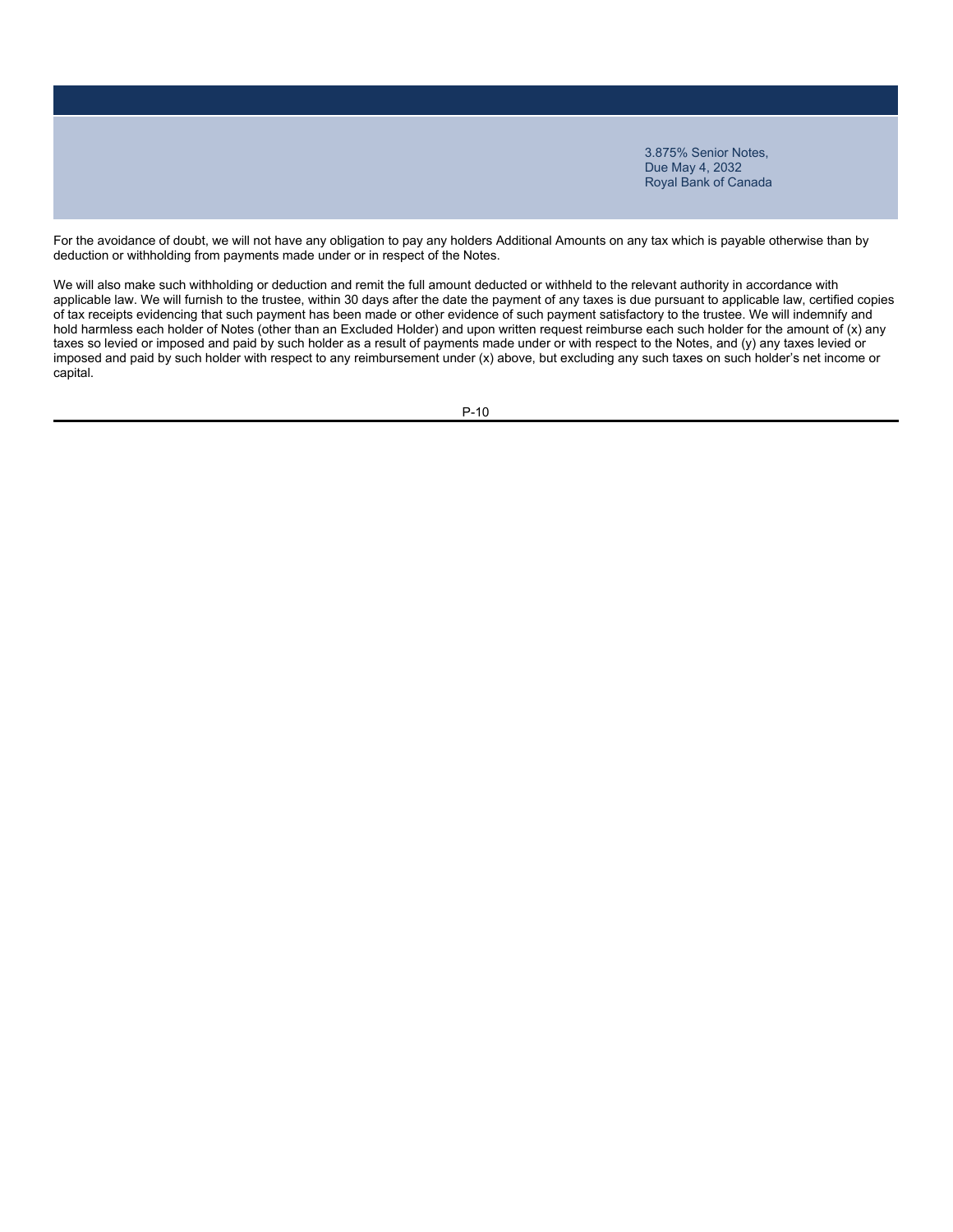### **U.S. FEDERAL INCOME TAX CONSIDERATIONS**

For a discussion of the material U.S. federal income tax consequences of owning the Notes, please see the section "Tax Consequences—United States Taxation" in the accompanying prospectus, dated September 14, 2021. We have determined that the Notes will not be treated as issued with a greater than *de minimis* amount of original issue discount for U.S. federal income tax purposes.

### **CANADIAN FEDERAL INCOME TAX CONSIDERATIONS**

For a discussion of the Canadian federal income tax consequences of owning the Notes, please see the section "Tax Consequences— Canadian Taxation" in the accompanying prospectus, dated September 14, 2021 and the section "Certain Income Tax Consequences—Canadian Taxation" in the accompanying prospectus supplement, dated September 14, 2021.

### **BENEFIT PLAN INVESTOR CONSIDERATIONS**

A fiduciary of a pension, profit-sharing or other employee benefit plan (a "plan") subject to the Employee Retirement Income Security Act of 1974, as amended ("ERISA"), should consider the fiduciary standards of ERISA in the context of the plan's particular circumstances before authorizing an investment in the debt securities.

Any purchaser or holder of debt securities or any interest therein will be deemed to have represented (both on behalf of itself and any plan) by its purchase and holding of the debt securities that either (1) it is not a plan and is not purchasing those debt securities on behalf of or with "plan assets" of any plan or (2) the purchase and holding of the debt securities will not constitute a non-exempt prohibited transaction under ERISA or the Internal Revenue Code. In addition, any purchaser or holder of debt securities or any interest therein which is a non-ERISA arrangement will be deemed to have represented by its purchase or holding or, if applicable, exchange of the debt securities that its purchase and holding will not violate the provisions of any similar law.

For a further discussion of benefit plan investor considerations, please see the discussion under the heading "Benefit Plan Investor Considerations" in the accompanying prospectus, dated September 14, 2021.

## **CLEARANCE AND SETTLEMENT**

The Notes will settle through DTC, and its indirect participants Euroclear, Clearstream and CDS. For a description of DTC, Euroclear, Clearstream and CDS, see "Ownership and Book-Entry Issuance" in the accompanying prospectus, dated September 14, 2021.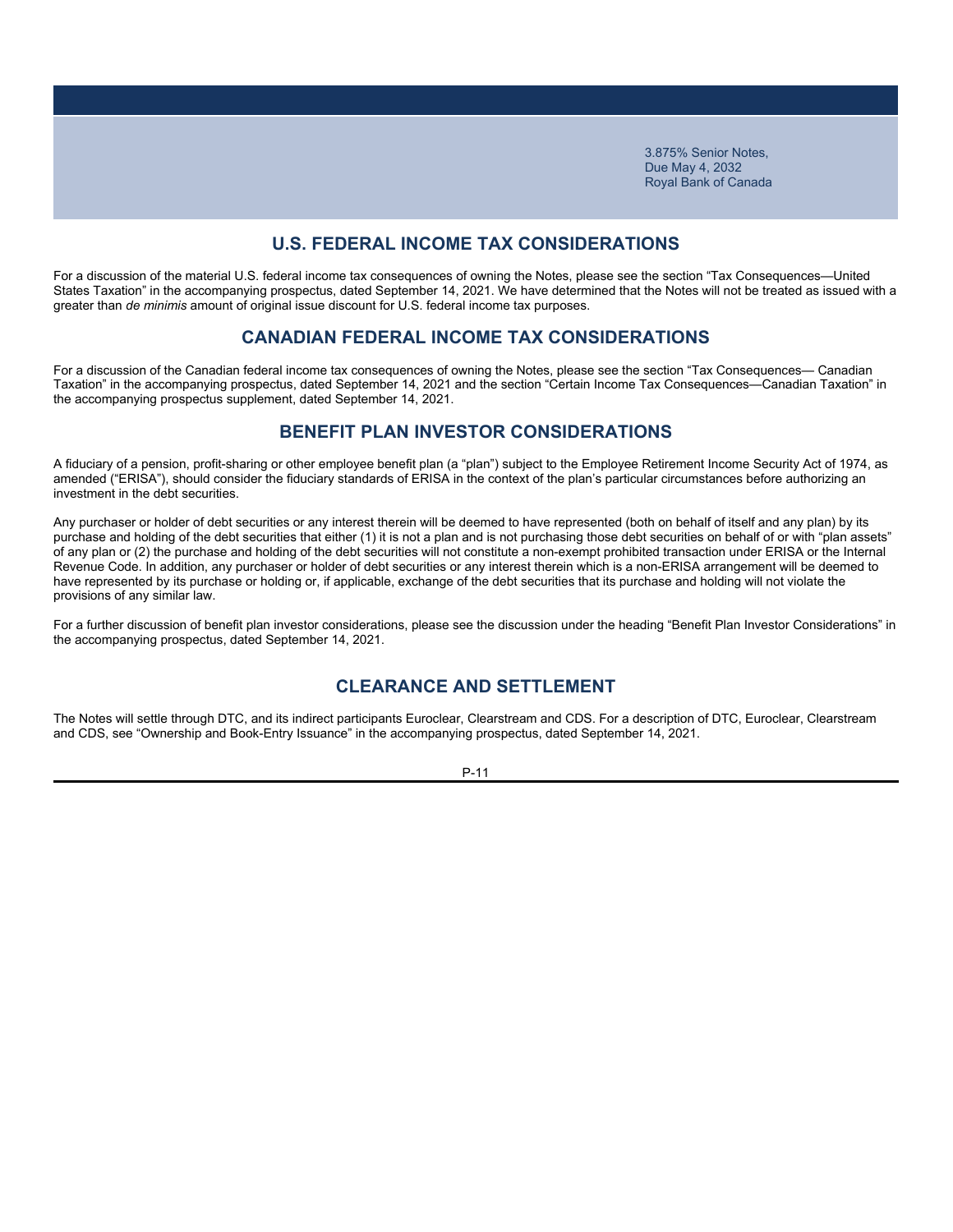### **SUPPLEMENTAL PLAN OF DISTRIBUTION (CONFLICTS OF INTEREST)**

We have entered into a terms agreement, dated April 7, 2022, with the underwriters pursuant to the Distribution Agreement, dated September 14, 2021, among us and the agents party thereto for the purchase and sale of the Notes. We have agreed to sell to each of the underwriters, and each of the underwriters has agreed to purchase from us, the principal amount of the Notes shown opposite its name at the public offering price set forth above.

| Name                                   | <b>Principal Amount of Notes</b> |
|----------------------------------------|----------------------------------|
| <b>RBC Capital Markets, LLC</b>        | \$<br>180,000,000                |
| Citigroup Global Markets Inc.          | 180,000,000                      |
| Goldman Sachs & Co. LLC                | 180,000,000                      |
| J.P. Morgan Securities LLC             | 180,000,000                      |
| KeyBanc Capital Markets Inc.           | 50,000,000                       |
| U.S. Bancorp Investments, Inc.         | 50,000,000                       |
| <b>Westpac Banking Corporation</b>     | 50,000,000                       |
| <b>BNY Mellon Capital Markets, LLC</b> | 10,000,000                       |
| Capital One Securities, Inc.           | 10,000,000                       |
| Desjardins Securities Inc.             | 10,000,000                       |
| Fifth Third Securities, Inc.           | 10,000,000                       |
| Huntington Securities, Inc.            | 10,000,000                       |
| <b>MUFG Securities Americas Inc.</b>   | 10,000,000                       |
| National Bank of Canada Financial Inc. | 10,000,000                       |
| <b>Regions Securities LLC</b>          | 10,000,000                       |
| Scotia Capital (USA) Inc.              | 10,000,000                       |
| Swedbank AB (publ)                     | 10,000,000                       |
| Truist Securities, Inc.                | 10,000,000                       |
| Academy Securities, Inc.               | 10,000,000                       |
| R. Seelaus & Co., LLC                  | 5,000,000                        |
| Samuel A. Ramirez & Company, Inc.      | 5,000,000                        |
| Total                                  | 1,000,000,000                    |

Each of Westpac Banking Corporation, Desjardins Securities Inc. and Swedbank AB (publ) is not a U.S. registered broker-dealer and will not effect any offers or sales of any Notes in the United States unless it is through one or more U.S. registered broker-dealers as permitted by the regulations of the Financial Industry Regulatory Authority, Inc. ("FINRA").

The underwriters may sell the Notes to certain dealers at the public offering price, less a concession that will not exceed 0.200% of their principal amount. The underwriters and those dealers may resell the Notes to other dealers at a reallowance discount that will not exceed 0.150% of their principal amount. After the initial offering of the Notes, the concession and reallowance discounts on the Notes may change. The offering of the Notes by the underwriters is subject to receipt and acceptance and subject to the underwriters' right to reject any order in whole or in part.

We estimate that the total offering expenses for the Notes, excluding underwriting discounts and commissions, will be approximately \$41,603.

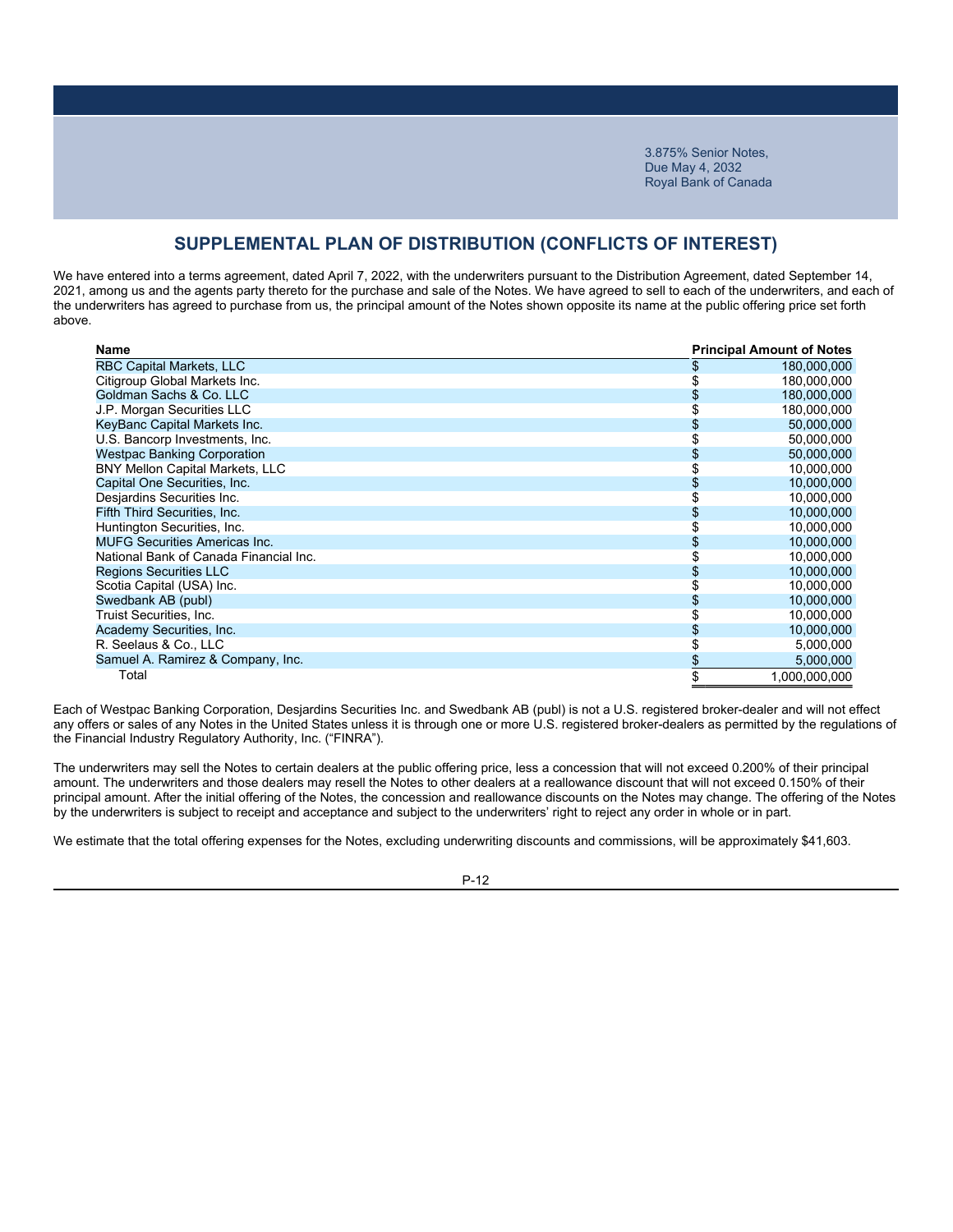Subject to the terms and conditions of the terms agreement, the underwriters have agreed to purchase the Notes as principal, for their own account at a purchase price equal to the issue price specified on the front cover of this pricing supplement, less an underwriting discount of 0.350%. To the extent the underwriters resell Notes to a broker or dealer less a concession equal to the entire underwriting discount, such broker or dealer may be deemed to be an "underwriter" of the Notes as such term is defined in the Securities Act of 1933, as amended. The underwriters have advised us that, if they are unable to sell all the Notes at the public offering price, the underwriters propose to offer the Notes from time to time for sale in negotiated transactions or otherwise, at prices to be determined at the time of sale.

In the future, the underwriters may repurchase and resell the Notes in market-making transactions. For more information about the plan of distribution, the Distribution Agreement (of which the terms agreement forms a part) and possible market-making activities; see "Supplemental Plan of Distribution" in the accompanying prospectus supplement dated September 14, 2021.

We expect that delivery of the Notes will be made against payment therefor on April 14, 2022, which is the fifth scheduled business day following the trade date. Under Rule 15c6-1 of the Securities Exchange Act of 1934, trades in the secondary market generally are required to settle no later than two business days after the trade date, unless the parties to any such trade expressly agree otherwise at the time of the trade. Accordingly, purchasers who wish to trade Notes on any date more than two business days prior to delivery of the Notes hereunder will be required, by virtue of the fact that the Notes will initially settle in five business days (T + 5) to specify alternative settlement arrangements to prevent a failed settlement.

#### **Conflicts of Interest**

RBC Capital Markets, LLC is our affiliate, and is deemed to have a conflict of interest under FINRA Rule 5121. Accordingly, the offering of the Notes will conform to the requirements of FINRA Rule 5121. The underwriters, with the exception of Westpac Banking Corporation, Desiardins Securities Inc. and Swedbank AB (publ), are members of FINRA. RBC Capital Markets, LLC is not permitted to sell the Notes to an account over which it exercises discretionary authority without the prior specific written approval of the account holder.

The underwriters and their respective affiliates are full service financial institutions engaged in various activities, which may include securities trading, commercial and investment banking, financial advisory, investment management, investment research, principal investment, hedging, financing and brokerage activities. Certain of the underwriters and their respective affiliates have, from time to time, performed, and may in the future perform, various financial advisory and investment banking services for the Bank, for which they received or will receive customary fees and expenses.

In the ordinary course of their various business activities, the underwriters and their respective affiliates may make or hold a broad array of investments and actively trade debt and equity securities (or related derivative securities) and financial instruments (including bank loans) for their own account and for the accounts of their customers, and such investment and securities activities may involve securities and/or instruments of the Bank. The underwriters and their respective affiliates may also make investment recommendations and/or publish or express independent research views in respect of such securities or instruments and may at any time hold, or recommend to clients that they acquire, long and/or short positions in such securities and instruments.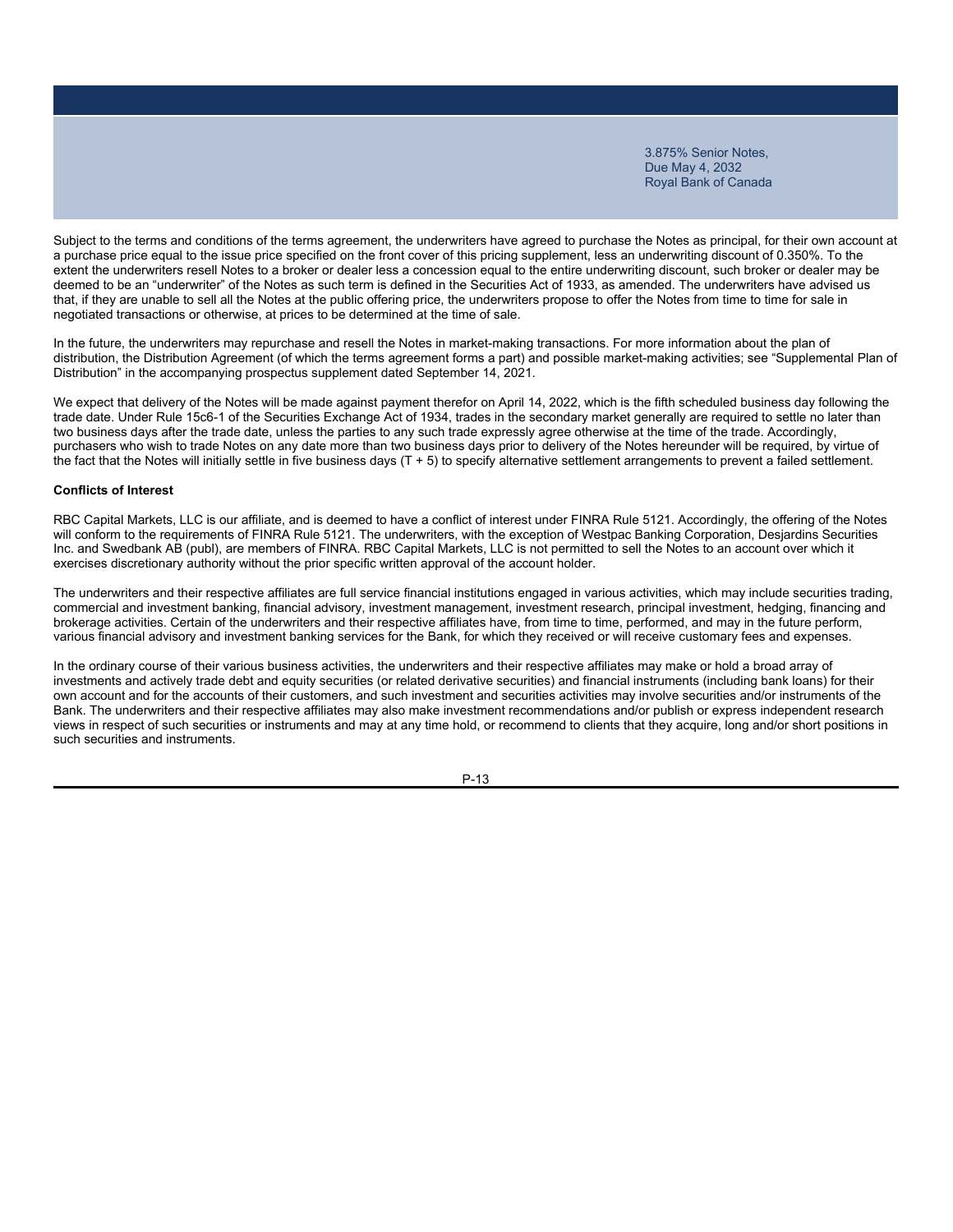#### **Selling Restrictions**

*European Economic Area.* PROHIBITION OF SALES TO EEA RETAIL INVESTORS. The Notes are not intended to be offered, sold or otherwise made available to, and should not be offered, sold or otherwise made available to, any retail investor in the European Economic Area ("EEA"). For these purposes, the expression "offer" includes the communication in any form and by any means of sufficient information on the terms of the offer and the Notes to be offered so as to enable an investor to decide to purchase or subscribe the Notes, and a "retail investor" means a person who is one (or more) of: (a) a retail client, as defined in point (11) of Article 4(1) of Directive 2014/65/EU, as amended ("MiFID II"); or (b) a customer, within the meaning of Insurance Distribution Directive 2016/97/EU, as amended, where that customer would not qualify as a professional client as defined in point (10) of Article 4(1) of MiFID II; or (c) not a qualified investor as defined in the Regulation (E) 2017/1129, as amended (the "Prospectus Regulation"). Consequently, no key information document required by Regulation (EU) No 1286/2014, as amended (the "PRIIPs Regulation") for offering or selling the Notes or otherwise making them available to retail investors in the EEA has been prepared, and therefore, offering or selling the Notes or otherwise making them available to any retail investor in the EEA may be unlawful under the PRIIPs Regulation. This pricing supplement has been prepared on the basis that any offer of Notes in any Member State of the EEA or the UK will be made pursuant to an exemption under the Prospectus Regulation from the requirement to publish a prospectus for offers of Notes. This pricing supplement is not a prospectus for the purposes of the Prospectus Regulation.

#### *United Kingdom*. PROHIBITION OF SALES TO UK RETAIL INVESTORS.

The Notes are not intended to be offered, sold or otherwise made available to, and should not be offered, sold or otherwise made available to, any retail investor in the United Kingdom ("UK"). For these purposes, a retail investor means a person who is one (or more) of: (i) a retail client, as defined in point (8) of Article 2 of Regulation (EU) No 2017/565 as it forms part of domestic law by virtue of the European Union (Withdrawal) Act 2018 (the "EUWA"); or (ii) a customer within the meaning of the provisions of the Financial Services and Markets Act 2000 (the "FSMA") and any rules or regulations made under the FSMA to implement Directive (EU) 2016/97, where that customer would not qualify as a professional client, as defined in point (8) of Article 2(1) of Regulation (EU) No 600/2014 as it forms part of domestic law by virtue of the EUWA; or (iii) not a qualified investor as defined in Article 2 of Regulation (EU) 2017/1129 as it forms part of domestic law by virtue of the EUWA (the "UK Prospectus Regulation"). Consequently, no key information document required by Regulation (EU) No 1286/2014 as it forms part of domestic law by virtue of the EUWA (the "UK PRIIPs Regulation") for offering or selling the Notes or otherwise making them available to retail investors in the United Kingdom has been prepared and therefore offering or selling the Notes or otherwise making them available to any retail investor in the United Kingdom may be unlawful under the UK PRIIPs Regulation. This pricing supplement has been prepared on the basis that any offer of Notes in the UK will be made pursuant to an exemption under the UK Prospectus Regulation from the requirement to publish a prospectus for offers of Notes. This pricing supplement is not a prospectus for the purposes of the UK Prospectus Regulation.

This pricing supplement and any other material in relation to the Notes are only being distributed to, and are only directed at, persons in the UK that are qualified investors within the meaning of Article 2(1)(e) of the UK Prospectus Regulation that also (i) have professional experience in matters relating to investments falling within Article 19(5) of the Financial Services and Markets Act 2000 (Financial Promotion) Order 2005, as amended (the "Order"), (ii) who fall within Article 49(2)(a) to (d) of the Order or (iii) to whom it may otherwise lawfully be communicated (all such persons together being referred to as "relevant persons"). The Notes are only available to, and any invitation, offer or agreement to purchase or otherwise acquire such Notes will be engaged in only with, relevant persons. This pricing supplement and its contents should not be distributed, published or reproduced (in whole or in part) or disclosed by recipients to any other person in the UK. Any person in the UK that is not a relevant person should not act or rely on this pricing supplement or any of its contents.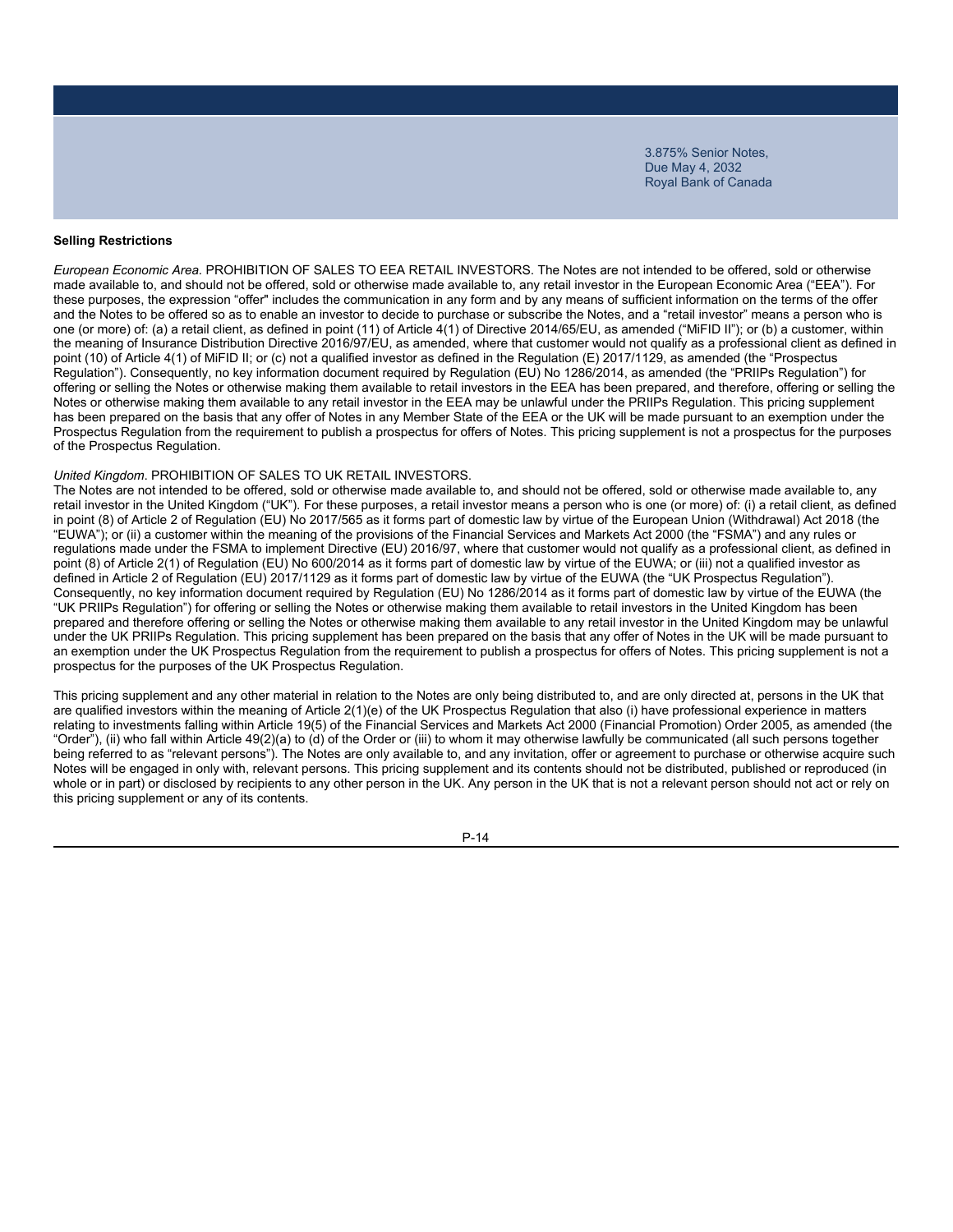*Hong Kong*. The Notes may not be offered or sold in Hong Kong by means of any document other than (a) in circumstances which do not constitute an offer to the public within the meaning of the Companies (Winding Up and Miscellaneous Provisions) Ordinance (Cap. 32 of the Laws of Hong Kong) ("Companies (Winding Up and Miscellaneous Provisions) Ordinance") or which do not constitute an invitation to the public within the meaning of the Securities and Futures Ordinance (Cap. 571 of the Laws of Hong Kong) ("Securities and Futures Ordinance"), or (b) to "professional investors" as defined in the Securities and Futures Ordinance and any rules made thereunder, or (c) in other circumstances which do not result in the document being a "prospectus" as defined in the Companies (Winding Up and Miscellaneous Provisions) Ordinance, and no advertisement, invitation or document relating to the Notes may be issued or may be in the possession of any person for the purpose of issue (in each case whether in Hong Kong or elsewhere), which is directed at, or the contents of which are likely to be accessed or read by, the public in Hong Kong (except if permitted to do so under the securities laws of Hong Kong) other than with respect to Notes which are or are intended to be disposed of only to persons outside Hong Kong or only to "professional investors" in Hong Kong as defined in the Securities and Futures Ordinance and any rules made thereunder.

*Singapore*. This pricing supplement and the accompanying prospectus and prospectus supplement have not been registered as a prospectus with the Monetary Authority of Singapore. Accordingly, this pricing supplement, the accompanying prospectus and prospectus supplement and any other document or material in connection with the offer or sale, or invitation for subscription or purchase, of the Notes may not be circulated or distributed, nor may the Notes be offered or sold, or be made the subject of an invitation for subscription or purchase, whether directly or indirectly, to persons in Singapore other than (a) to an institutional investor (as defined in Section 4A of the Securities and Futures Act, Chapter 289 of Singapore (the "SFA")) under Section 274 of the SFA, (b) to a relevant person (as defined in Section 275(2) of the SFA) pursuant to Section 275(1) of the SFA, or any person pursuant to Section 275(1A) of the SFA, and in accordance with the conditions specified in Section 275 of the SFA or (c) otherwise pursuant to, and in accordance with the conditions of, any other applicable provision of the SFA, in each case subject to conditions set forth in the SFA.

Where the Notes are subscribed or purchased under Section 275 of the SFA by a relevant person which is (a) a corporation (which is not an accredited investor (as defined in Section 4A of the SFA)) the sole business of which is to hold investments and the entire share capital of which is owned by one or more individuals, each of whom is an accredited investor, or (b) a trust (where the trustee is not an accredited investor) whose sole purpose is to hold investments and each beneficiary of the trust is an individual who is an accredited investor, the securities (as defined in Section 239(1) of the SFA) of that corporation shall not be transferable for six months after that corporation has acquired the Notes under Section 275 of the SFA except: (1) to an institutional investor under Section 274 of the SFA or to a relevant person (as defined in Section 275(2) of the SFA), (2) where such transfer arises from an offer in that corporation's securities pursuant to Section 275(1A) or Section 276(4)(i)(B) of the SFA, (3) where no consideration is or will be given for the transfer, (4) where the transfer is by operation of law, (5) as specified in Section 276(7) of the SFA, or (6) as specified in Regulation 32 of the Securities and Futures (Offers of Investments) (Shares and Debentures) Regulations 2005 of Singapore.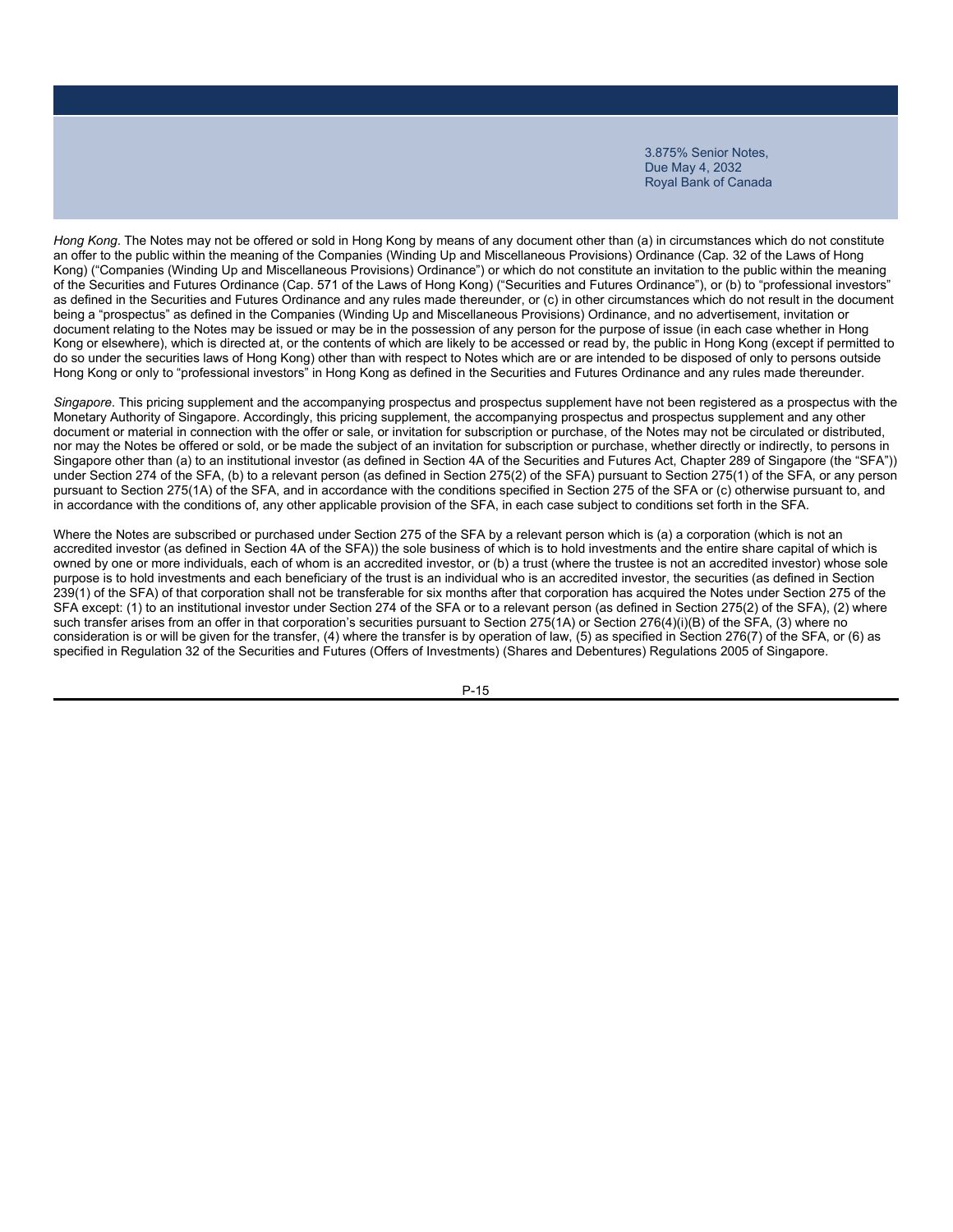Notification under Section 309B(1)(c) of the SFA. The Bank has determined that the Notes are (a) prescribed capital markets products (as defined in the Securities and Futures (Capital Markets Products) Regulations 2018) and (b) Excluded Investment Products (as defined in MAS Notice SFA 04- N12: Notice on the Sale of Investment Products and MAS Notice FAA-N16: Notice on Recommendations on Investment Products).

*Switzerland.* The Notes are not offered, sold or advertised, directly or indirectly, in, into or from Switzerland on the basis of a public offering and will not be listed on the SIX Swiss Exchange or any other offering or regulated trading facility in Switzerland. Accordingly, neither this pricing supplement, the accompanying prospectus and prospectus supplement nor other marketing material constitute a prospectus as defined in article 652a or article 1156 of the Swiss Code of Obligations or a listing prospectus as defined in article 32 of the Listing Rules of the SIX Swiss Exchange or any other regulated trading facility in Switzerland. Any resales of the Notes may only be undertaken on a private basis to selected individual investors in compliance with Swiss law. This pricing supplement, the accompanying prospectus or prospectus supplement may not be copied, reproduced, distributed or passed on to others or otherwise made available in Switzerland without our prior written consent. By accepting this pricing supplement, the accompanying prospectus or prospectus supplement or by subscribing to the notes, investors are deemed to have acknowledged and agreed to abide by these restrictions.

Japan. The Notes have not been and will not be registered pursuant to Article 4, Paragraph 1 of the Financial Instruments and Exchange Act. Accordingly, none of the Notes nor any interest therein may be offered or sold, directly or indirectly, in Japan or to, or for the benefit of, any "resident" of Japan (which term as used herein means any person resident in Japan, including any corporation or other entity organized under the laws of Japan), or to others for re-offering or resale, directly or indirectly, in Japan or to or for the benefit of a resident of Japan, except pursuant to an exemption from the registration requirements of, and otherwise in compliance with, the Financial Instruments and Exchange Act and any other applicable laws, regulations and ministerial guidelines of Japan in effect at the relevant time.

*Canada*. Sales into Canada are permitted.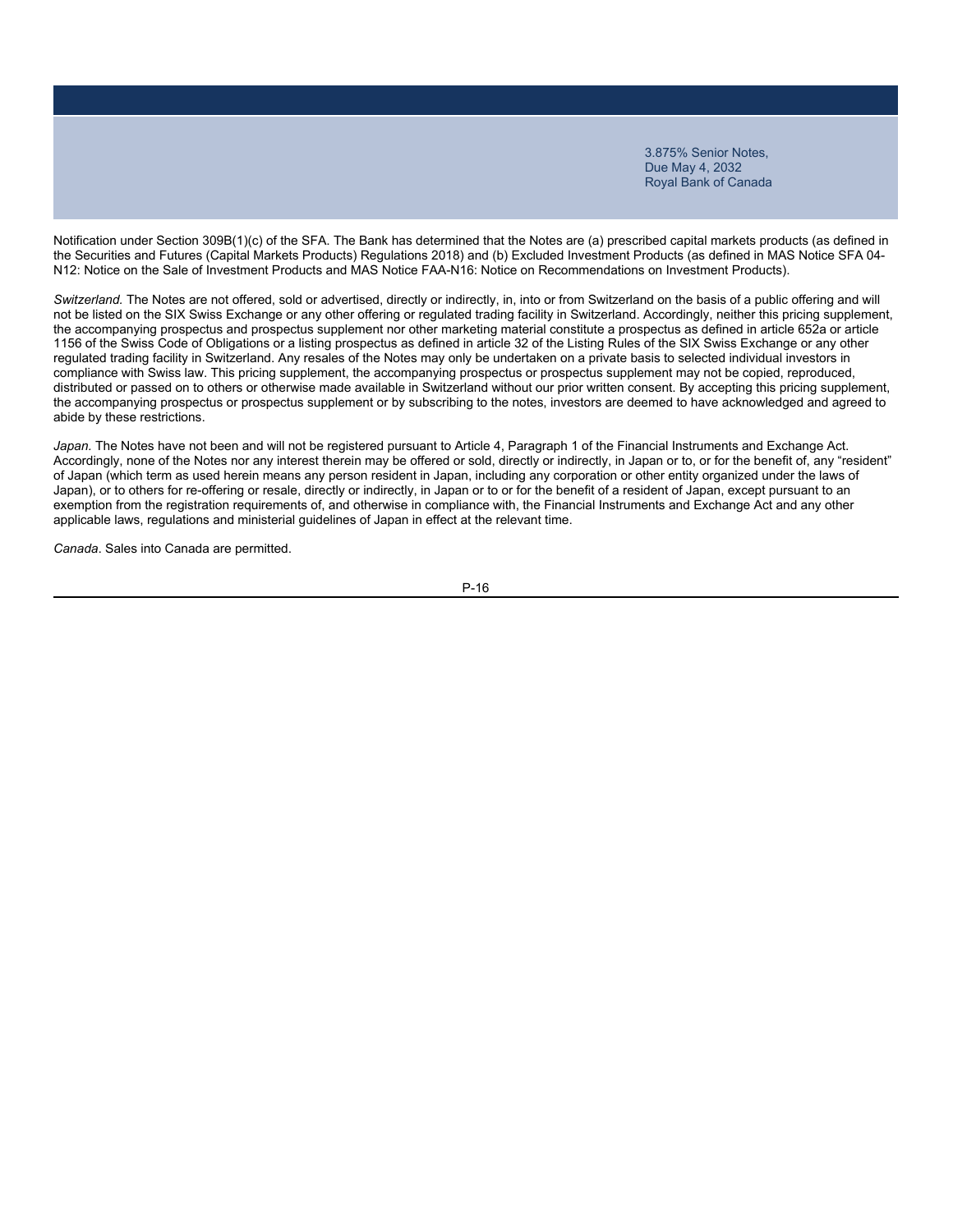# **VALIDITY OF NOTES**

The validity of the Notes will be passed upon for us by Sullivan & Cromwell LLP, New York, New York, as to matters of New York law, and by Norton Rose Fulbright Canada LLP, Toronto, Ontario, as to matters of Canadian law and applicable matters of Ontario law. Certain legal matters will be passed upon for the underwriters by Davis Polk & Wardwell LLP, New York, New York.

### **WHERE YOU CAN FIND ADDITIONAL INFORMATION**

You should read this pricing supplement, together with the documents listed below, which together contain the terms of the Notes and supersede all prior or contemporaneous oral statements as well as any other written materials. You may access the following documents on the SEC Website at www.sec.gov as follows (or if such address has changed, by reviewing our filings for the relevant date on the SEC Website):

- Series I MTN prospectus supplement dated September 14, 2021: https://www.sec.gov/Archives/edgar/data/1000275/000121465921009472/rbcsupp911210424b3.htm
- Prospectus dated September 14, 2021: https://www.sec.gov/Archives/edgar/data/1000275/000121465921009470/rbc911212424b3.htm

Our Central Index Key, or CIK, on the SEC Website is 1000275.